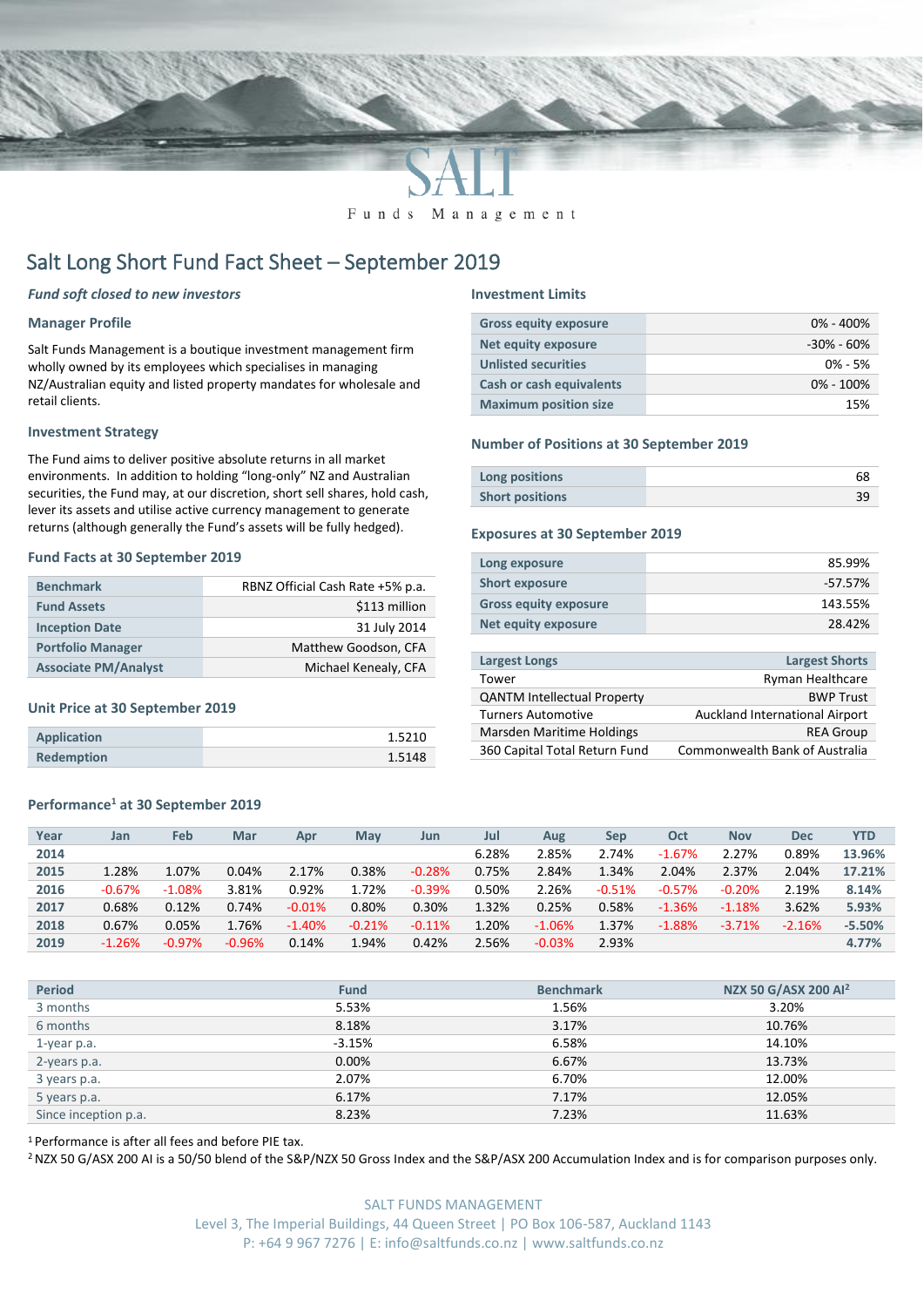

# Salt Long Short Fund Fact Sheet September 2019 Page 2 of 5

# **Country Allocation at 30 September 2019 (Gross Equity Exposure) September 2019 Individual Stock Contribution**





## **Fund Commentary**

Dear Fellow Investor,

The Fund delivered a very strong performance in the month of September, with a return of +2.93% after all fees and expenses. Since inception, the Fund has returned +51.5% after all fees and expenses.

This performance was pleasing relative to a backdrop of solid equity market returns of +1.6% for NZ and +1.8% for Australia. As an aside, just as the NZ market finished the last day of August +1.67% above its low earlier the same day, so it staged a furious late rally on the last day of September to close +0.86% on the same intra-day basis. This doubled the monthly return and highlights how passive inflows are far too big for our market, with their poor investors getting set at ever higher prices. The deeper Australian market does not systematically see the same unusual end-ofmonth behaviour.

The Fund's returns were even more pleasing when one considers the relatively heavy "insurance" that we carried, having started and ended the month close to 30% net long but running the Fund in the 25-27% region for most of the period. Risk-adjusted, our style of generally being long cheap stocks and short expensive ones means "market-neutral" sits in the low 30% region.

The impact of this "insurance" can be seen in how the Fund performed on the 9 negative days experienced by the 50/50 index of NZ/Australia during the month. We actually had positive returns on 5 of the 9 negative days, we outperformed on 8/9 of those days and our average return on those days was +0.12% versus -0.31% for the 50/50 index. This illustrates how the Fund is set up to grind out positive returns irrespective of equity market conditions. This has not been a particularly valuable attribute against a backdrop of a raging bull market but we believe it will be extremely valuable

when market conditions change. In a world where all asset classes are extremely expensive, this Fund aims to provide a true alternative to what comes next.



As shown above, little has changed over the last month in terms of extreme valuations. The forward PE for the "core market" of 33.4x is flirting with recent historic highs, while bond yields were little changed over the month at 1.10%. A massive size divergence remains in play, with the median PE being a perfectly acceptable 18.8x with +6% forecast earnings growth, whereas the overall market actually has a -4% earnings contraction projected. Thanks to passive, the bigger and more expensive a name, the more it goes up.

A fascinating US milestone was reached in August, when according to Morningstar, the amount of money in US passive stock funds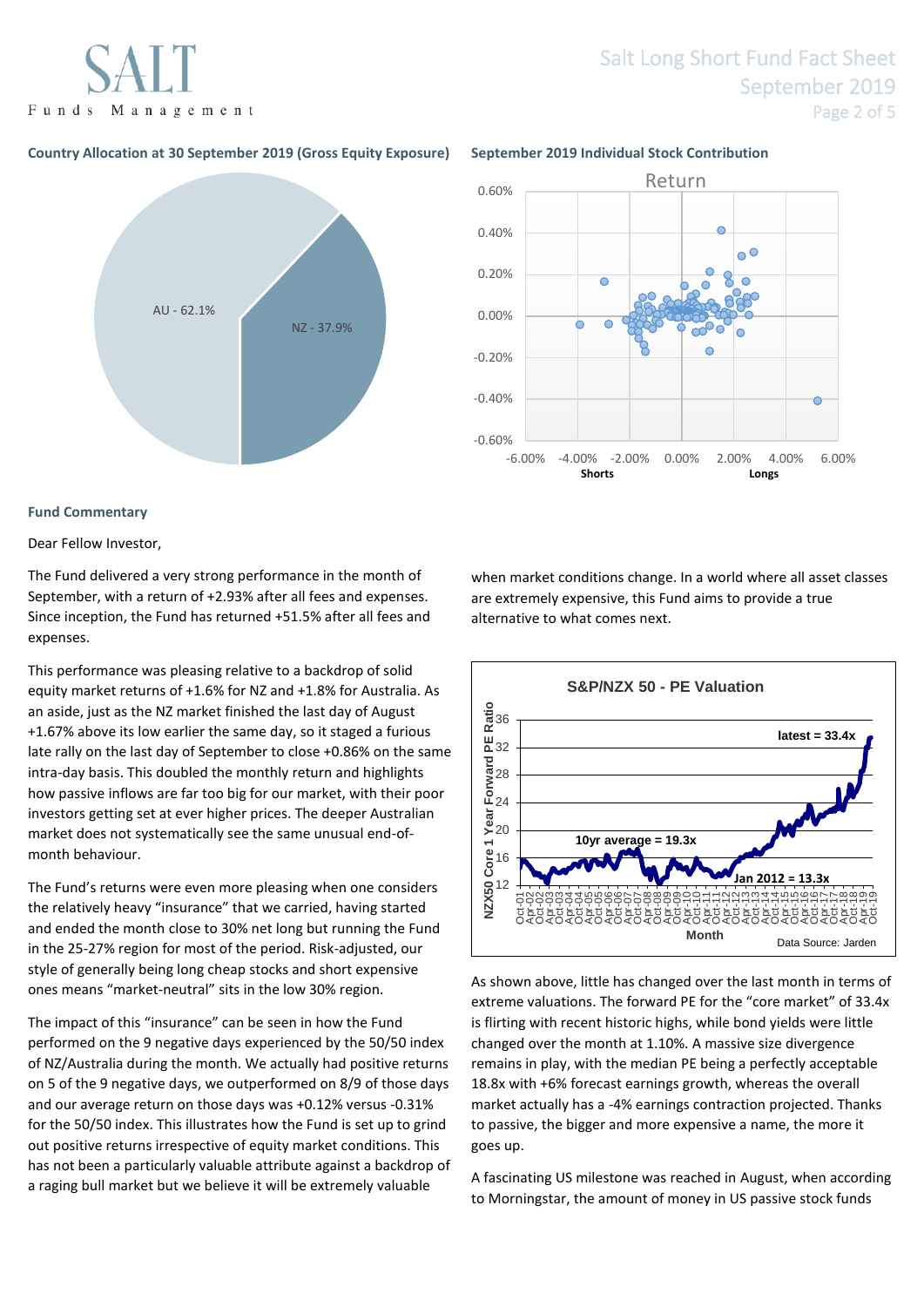reached \$4.4tn to surpass the \$4.2tn held in active funds for the first time ever. Vanguard accounts for almost a quarter of the entire market. By definition, passive funds free-ride on active investors for price discovery but there is some unknowable tipping-point at which passive becomes too big and that mechanism breaks down. Passive then sets its own prices, driven by the weight of money. This could see a bubble start to form in the biggest and most expensive stocks which comprise the largest proportion of passive funds. We think we are at this point in NZ.

As we have previously highlighted, when you break the S&P/NZX50 Index into groups of ten by size, the two largest groups are up strongly over the last year, while everything else has fallen. Similarly, there is a record divergence between the average forward PE ratio of 33.4x and the median of 18.8x. Over 40% of the NZ market now transacts in the 15 minute closing auction – the period during which passive funds set their closing prices.

In our view, the valuation dispersion between large and small stocks and the weighting of trading towards the closing match suggests the NZ market has potentially reached a tipping point and could be very vulnerable to a wave of forced passive selling in the event of any left-field shock.

At an individual stock level, there was some fascinating evidence of the distortions caused by passive during the month. Goodman Group (GMG) fell out of the global benchmark property index (FTSE-EPRA NAREIT) and Blackrock subsequently filed as selling more than 30m GMG shares, taking its holding down from 8.2% to 6.4%. From recent peak to trough, such passive selling drove the GMG share price down -14.1% versus the Australian property stock index ex GMG which we estimate fell by only -5.5% over the same period. Nothing like having a forced seller out there.

We may be seeing another interesting example at present, where Fletcher Building's diminished share price is seeing it flirt with the removal threshold as one of seven NZ members of the MSCI Global Index. FBU announced a \$300m share buyback in late June and they are executing this with quite some vigour. For example, it accounted for 47% of on-market volume on 26 Sept, 40% on 25 Sept etc. We may be too cynical and FBU doubtless views itself as undervalued but our observation is that more normal levels for buybacks tend to sit in the 10-20% region. Personally, I'd save my firepower for the tens of millions of shares that will be offer if it does fall out in November.

For so long as current bull market conditions prevail, there is nothing to stop the passive bubble inflating further but we are focused on the systemic risk that is posed in the event of a leftfield shock. With passive funds being large relative to the size and liquidity of the underlying assets that they own, it is not hard to envisage a scenario of a shock causing passive outflows, which begets forced selling, which begets more outflows and so on until the spiral exhausts itself at markedly lower price levels. Remember portfolio insurance in 1987 and MBS's in 2007/08? Every good bubble has some form of financial innovation and this time around it is passive funds.

Similar risks and distortions appear to be at play in fixed income markets. According to BAML, there are now \$17tn of negative yielding bonds (30% of the total) and \$1tn of negative yielding corporate bonds. Who would purchase bonds at such yields? Well, a passive bond fund has no choice.

The Bank Of International Settlements published research during the month that examined how US\$1.4tn of leveraged loans have been packaged into Collateralised Loan Obligations (CLO's) and sold off in small pieces. 60% of these loans have net debt/ebitda greater than 5.0x and one-third have net debt/ebitda above 6.0x. The percentage of covenant-lite loans has lifted from 20% to 80%. Even worse, many of the CLO's are illiquid but are held in funds with daily liquidity. As the BIS put it, "…*rapid growth of leveraged finance and CLO's has parallels with developments in the US subprime mortgage market*."

Moodys recently downgraded Ford Motor Company to junk, affecting US\$80bn of debt, while according to S&P, the distress ratio for junk bonds rose from 6% in July to 9.4% in August. It might be time to look under the hood of your friendly highperforming fixed income manager.

JP Morgan research early in the month showed US corporate debt hit 17 year highs at net debt to ebitda of 2.5x for all companies ex financials. They do caveat this with the correct observation that plunging interest rates mean coverage ratios are fine for now. Similarly, BAML research shows that US\$15tn of corporate debt has been issued since 2009, with US\$5.4tn of this being spent on buybacks. Since 2018, they estimate that US companies have spent \$114 on buybacks for every \$100 they invested. Prior to 2017, this ratio was \$60 to \$100.

So far in 2019, buyback expenditures are up 20% on 2018 which was itself well up on prior years. Interestingly though, according to "Smart Insider", insider selling has hit US\$26bn year-to-date which is the highest since the Nasdaq bubble in 2000. This malign combination of buybacks and insider selling is of far less concern in Australia and NZ but the US market still acts as a benchmark for our own markets.

As another way of measuring the build-up in debt, BAML show that US private sector financial assets are now 5.4x GDP versus previous peaks of 4.9x just prior to the GFC, 4.5x prior to the Nasdaq meltdown and a mere 3.3x prior to the 1987 crash. With debt levels at such an extraordinary high, BAML argues that economies are now driven by booms and busts in financial cycles and that a bond bust could be the scenario to fear. This suggests keeping an eye both on inflation and also on any distress levels, which as mentioned above, are starting to tick up.

Another sign of excess that may signal a market top is the Wework debacle. The sheer gall of "community adjusted EBITDA" (also known as profit before costs) will be sorely missed. In the space of just 30 days, Wework went from a \$40bn unicorn that was about to IPO to a distressed asset that has had its credit rating cut to Band has \$47bn of future lease commitments versus \$4.3bn of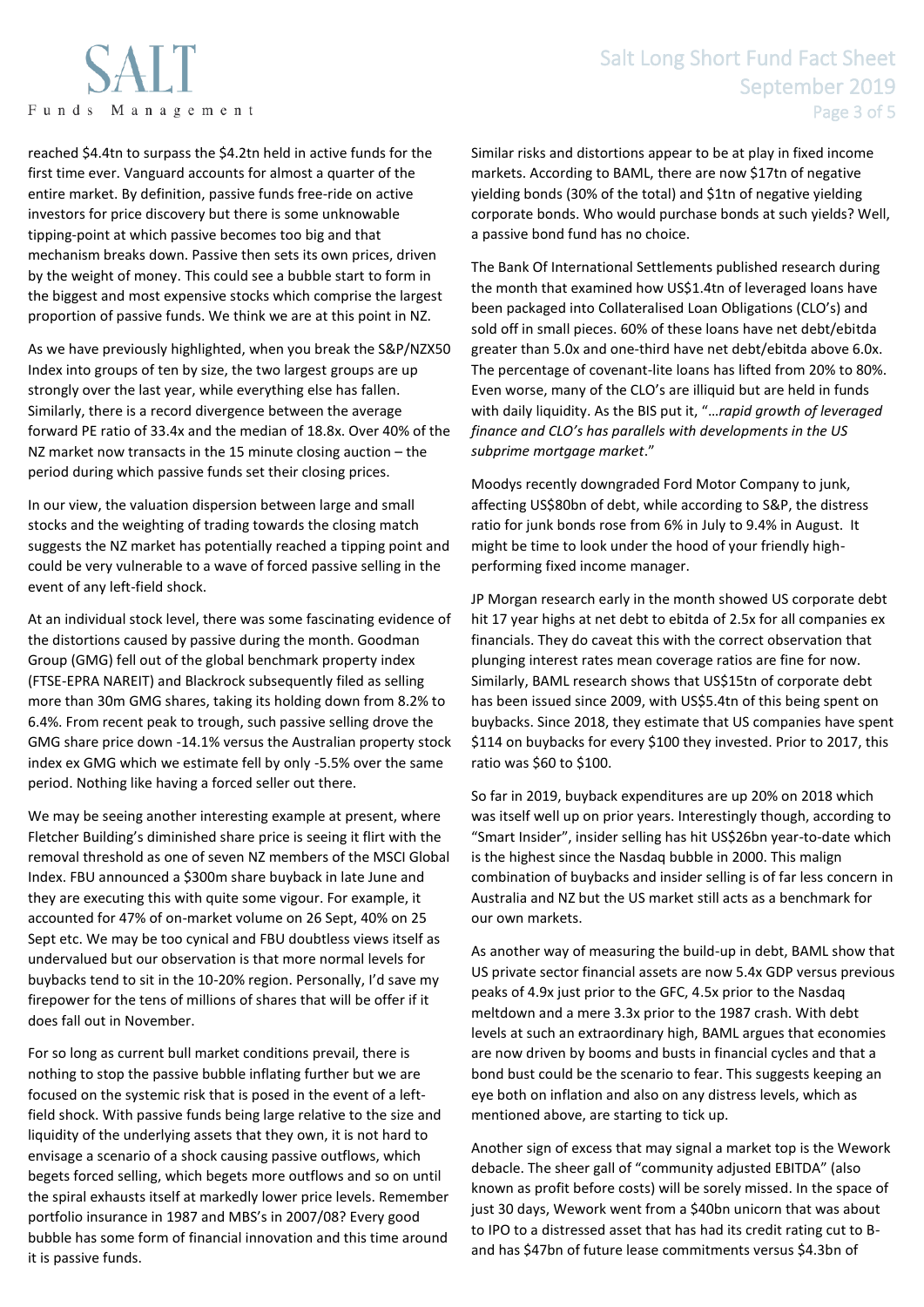committed rent from tenants (many of whom are no doubt of a unicornish persuasion themselves). Alongside this, other high profile listings have bombed, with Peloton -23% in three days, Uber down more than 34% from its IPO, Lyft down 40% and Smile Direct Club down -48% after up-pricing its IPO. Beware of the banker in shiny shoes with a shiny smile and shiny new shares to hand out.

Aside from a surprise re-emergence of inflation or the spread of financial distress, another potential catalyst to keep a close eye on is politics. Using oddschecker.com, Elizabeth Warren is now at \$2.05 to win the Democrat nomination versus \$5.50 for Joe Biden. A Democrat President is at \$1.88 versus a Republican President at \$2.10. Investing legend, Leon Cooperman was perhaps a tad extreme when he stated that the US market would not re-open if Warren is elected but it is safe to say that the reaction would not be positive. Investors' minds are just starting to turn to policies such as the return of Glass-Steagall for the banks, a huge minimum wage lift, a large increase in upper-end income taxes, a lift in corporate taxes and the banning of fracking to name a few. We are passing no judgement on the policies – we are merely noting them in terms of their market implications. Political twists and turns in 2020 will be interesting to put it mildly and there is no risk premium priced in right now.

Returning to the performance of the Fund during the month, the return of +3.05% (pre fees and tax) was comprised of +3.01% from the long side and +0.04% from the short side. We were particularly chuffed with the latter given that markets rose during the month. Our "winners to losers" ratio was an unusually high 66% and we cannot actually remember a better outcome than that. We also had significantly more medium-sized winners than we did mediumsized losers, with only the odd flesh wound from one or two of our shorts in what was a relatively positive month for markets.

The largest headwind came late in the month from our large high conviction long in Tower (TWR, -8%). They pre-announced earnings for the Sept19 year which saw a solid beat as we had hoped. However, they accompanied this with a 1:4 equity raising at a relatively deep discount. This raising will be used firstly to buy Youi's NZ insurance book. We view this positively as it takes an aggressive competitor out of the market and the obvious operational synergies make it highly accretive. Our own numbers agree that the company's estimated \$4.3m NPAT impact is conservative and we cannot fathom how one broking analyst who loosely covers the stock believes it to be \$1m.

The second reason for the raising was a modest negative in that the RBNZ will no longer allow TWR to count their EQC receivable as part of their solvency capital. It changes nothing in terms of TWR's battle with the EQC for this money, where they carried out land and house repairs on their behalf. It was always likely to be a court battle between different engineers' models and the receivable is highly risked already. A gross \$150m is in dispute with about 25% being land which is highly likely to go TWR's way. The rest is buildings which may vary from 0%-100% in TWR's favour. A net \$70m has been recognised as a receivable which post \$17m to

reinsurers, leaves around \$53m to TWR. Nothing has changed around the likelihood of receiving this money but what has changed is that the RBNZ is clearly going to take a more conservative approach to all insurers' capital positions. Over time, this is likely to see higher capital ratios and stronger premium growth than the status quo. On our forecasts, TWR is now on a Sept20 PE of approx. 9x with extremely strong growth thereafter as their costs fall towards those of peers. Patience.

Other headwinds were far smaller in nature, with a modest remaining long in Z Energy (ZEL, -12%) hurting slightly. We had made solid profits in this name having purchased it cum-dividend at earlier lows but overstayed our welcome. ZEL delivered a profit warning as their volume losses have reached a point where they have had to cut margins to stay in the game.

The only other notable detractor was a short we have built up in Fortescue Metals (FMG, +10%) close to its recent highs. They have had the best of times in 2019, with the month-end share price of \$8.80 comparing to the adjusted \$3.91 that they started the year at. These halcyon days are coming to an end. China is slowing, their proportion of steel made from scrap is growing, Brazilian ore supply is now coming back apace and iron ore is trading way above its cost curve as shown by a number of juniors with superficially attractive projects that they are trying to re-heat.

The largest positive contributor was our long-held and oftdiscussed long in Pacific Current Group (PAC, +25%) which continued its stellar recent run. It finished the month 68% above the lows it plunged to back in late-June and not a great deal has really changed since then. The new news was PAC's highly accretive purchase of a stake in Proterra, a natural resources private equity investor but a deal like this was always going to happen given the burgeoning cash on PAC's balance sheet. In our view, it was a matter of when rather than if but clearly the market had been more sceptical. We have been slowly leaking stock but it remains a good-sized position and even now is only on a forward PE of circa 12x.

Our second notable winner was another long-held and oftdiscussed name in the form of Turners (TRA, +12%) which rallied sharply following their comment that, "*Q1 trading conditions were robust and all business divisions were tracking ahead of budget and ahead of FY19…*" TRA is a name that has little coverage and arguably even less understanding but we are irresistibly drawn to companies that have a PE of 10-11x and an earnings growth outlook averaging 10%+. The new car sales outlook is gloomy to put it mildly but used cars are a steadier business and TRA appears to be picking up considerable market share in a highly fragmented market as low-end players exit. This is also taking the pressure off the prices that they need to pay for used vehicles. The one piece of less positive news was that they withdrew the sale of Oxford Finance as bids were received above book but clearly not at the very attractive prices that they were hoping for. This business does however appear to be performing well so it's a case of simply carrying on.